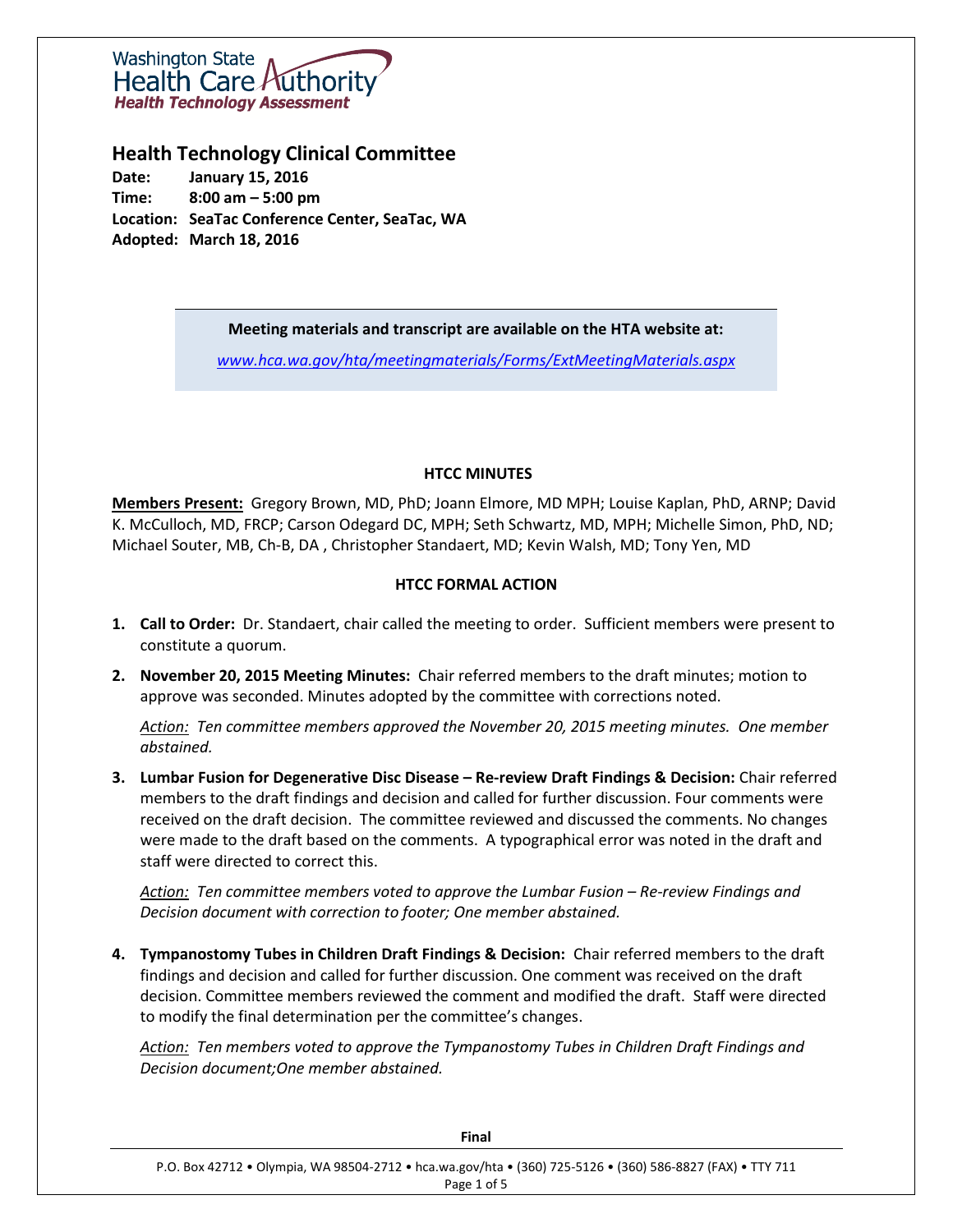## **5. Novocure (Tumor Treating Fields):**

## **Agency Utilization and Outcomes:**

Daniel Lessler, MD, MHA, Chief Medical Director, Washington Health Care Authority presented the state agency perspective for Novocure to the committee. The full presentation is published with January 15, [meeting materials.](http://www.hca.wa.gov/hta/meetingmaterials/Forms/ExtMeetingMaterials.aspx)

## **Scheduled and Open Public Comments:**

The chair called for public comments. No comments were provided.

#### **Vendor Report and HTCC Q & A:**

The chair introduced the clinical expert for Novocure, Lynne P. Taylor, MD, FAAN, FANA, neurooncologist, Virginia Mason Medical Center, Seattle, WA.

Natalie Slezack, PhD, Hayes, Inc. presented the evidence review of **Novocure (Tumor Treating Fields)**. The full presentation is published with **January 15, meeting materials**.

# **HTCC Coverage Vote and Formal Action**

#### *Committee Decision*

Based on the deliberations of key health outcomes, the committee decided that it had the most complete information: a comprehensive and current evidence report, public comments, and state agency utilization information. The committee concluded that the current evidence on Novocure is sufficient to make a determination on this topic. The committee discussed and voted on the evidence for use of Novocure compared to current alternative chemotherapeutic strategies for 1) newly diagnosed and untreated glioblastoma multiform, recurrent and previously treated glioblastoma multiforme (GBM), and 3) tumors other than glioblastoma. The committee considered the evidence and gave greatest weight to the evidence it determined, based on objective factors, to be the most valid and reliable.

Based on these findings, the committee voted to not cover Novocure (Tumor Treating Fields) for GBM, recurrent GBM or other tumors.

|                                                                                | <b>Not</b><br>Covered | <b>Covered Under</b><br><b>Certain Conditions</b> | Covered<br>Unconditionally |
|--------------------------------------------------------------------------------|-----------------------|---------------------------------------------------|----------------------------|
| Novocure for newly diagnosed and<br>untreated glioblastoma multiforme<br>(GBM) | 9                     |                                                   | 0                          |
| Novocure for recurrent and previously<br>treated GBM                           | 9                     | 2                                                 | 0                          |
| Novocure for other tumors (Non-<br>GBM)                                        | 11                    | 0                                                 | 0                          |

| Final       |  |
|-------------|--|
| Page 2 of 4 |  |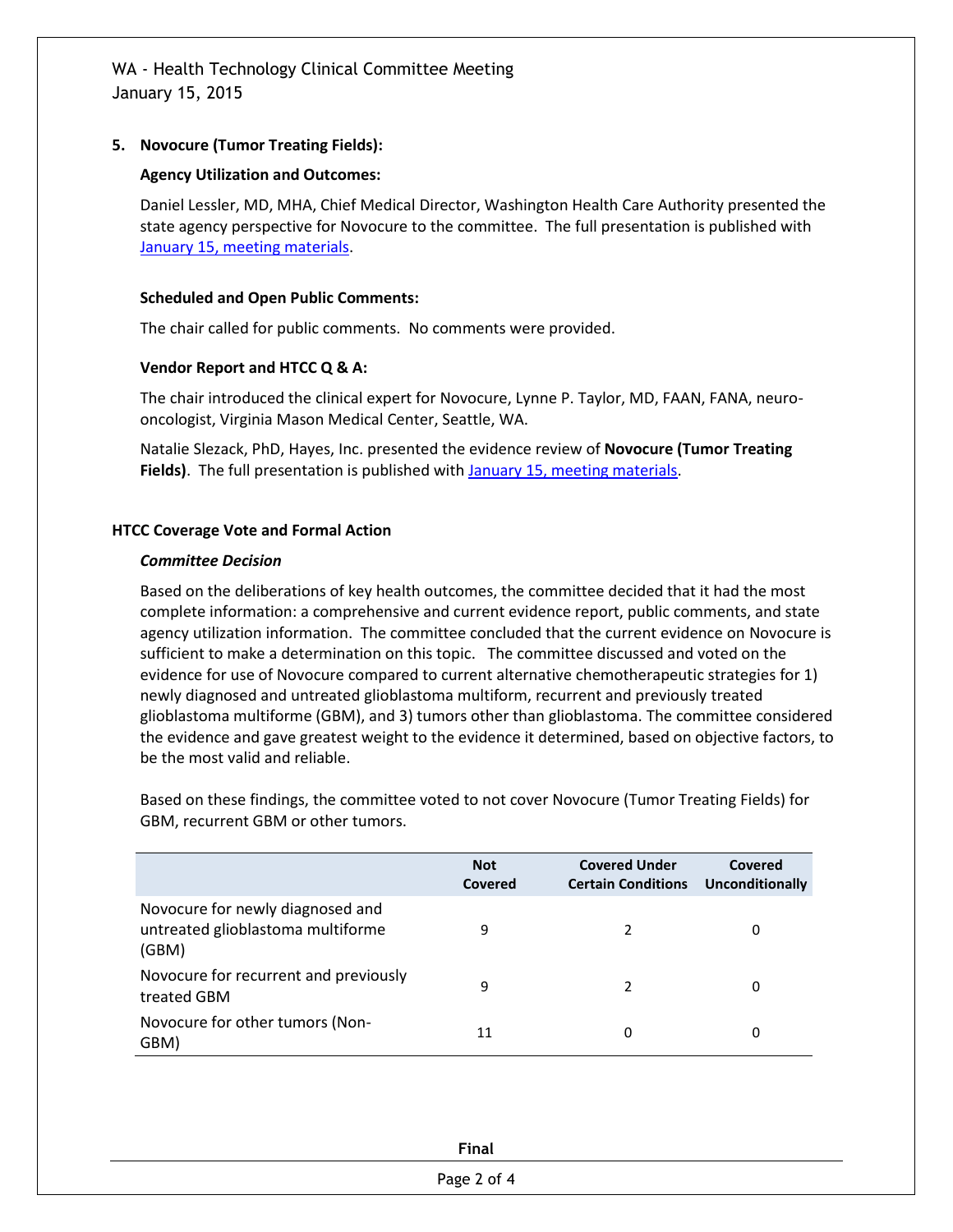## *Discussion*

The committee discussed the meaning quality of and methodology of the available studies of Novocure. In considering the evidence the committee cited concerns related to the limited number of trials, limited reporting of quality of life outcomes, and potential biases present in the available literature.

## **Limitations**

**N/A**

# *Action*

The committee checked for availability of a Medicare national coverage decision (NCD). There is no NCD for Novocure or tumor treating fields.

The committee discussed clinical guidelines identified for treatment of GBM and non-small cell lung cancer from the following organizations:

American Association of Neuroscience Nurses (AANN),

American Association of Neurological Surgeons and Congress of Neurological Surgeons (AANS/CNS),

European Association of Neuro-Oncology (EANO),

European Society for Medical Oncology (ESMO),

National Comprehensive Cancer Network (NCCN)

The Chair noted consistency with existing guidelines that include mention of tumor treating fields as some consider this an investigational treatment. Also noted is the fact that the most recent trial published was not considered in existing guidelines due as it was published 30 days prior to this committee's review?

The committee Chair directed HTA staff to prepare a Findings and Decision document on Novocure (Tumor Treating Fields) reflective of the majority vote for final approval at the next public meeting.

**6.** Charissa Fotinos MD, MSc, presented the state agency utilization rates for cardiac stents to the committee. The full presentation is published with [January 15, meeting materials.](http://www.hca.wa.gov/hta/meetingmaterials/Forms/ExtMeetingMaterials.aspx)

# **Scheduled and Open Public Comments:**

The chair called for public comments. Comments were provided by:

Gary Weeks MD speaking for Wayne Powell and representing the Society for Cardiovascular Angiography and Intervention, University of Washington, Seattle, WA.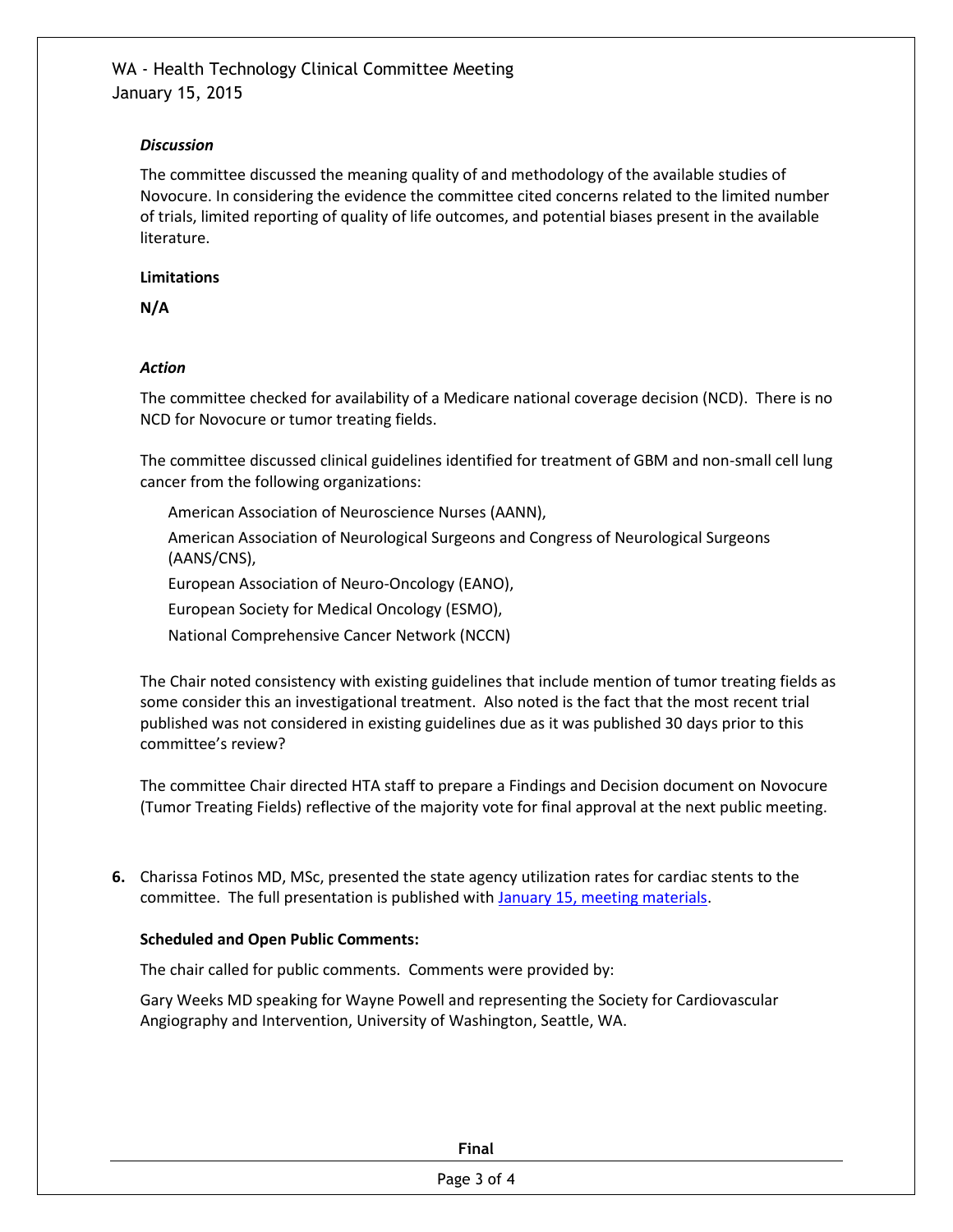## **Vendor Report and HTCC Q & A:**

The chair introduced the clinical expert for cardiac stents, Mike Ring MD, Providence Spokane Cardiology.

Andrea Skelly, PhD, Spectrum Research Incorporated, presented the evidence review addressing cardiac stents. The full presentation is published wit[h January 15, meeting materials.](http://www.hca.wa.gov/hta/meetingmaterials/Forms/ExtMeetingMaterials.aspx)

## **HTCC Coverage Vote and Formal Action:**

# *Committee Decision*

Based on the deliberations of key health outcomes, the committee decided that it had the most complete information: a comprehensive and current evidence report, public comments, and state agency utilization information. The committee concluded that the current evidence for newer generation cardiac stents is sufficient to make a determination on this topic. The committee discussed and voted on the evidence for use of cardiac stents compared to current medical management strategies for stable angina. The committee then considered the evidence of newer generation drug eluting stents versus bare metal stents for stable or unstable angina. The committee considered the evidence and gave greatest weight to the evidence it determined, based on objective factors, to be the most valid and reliable.

Based on these findings, the committee voted to cover with conditions cardiac stents for unstable angina. The committee voted separately to cover with no conditions the use of drug eluting stents or bare metal stents when appropriate for stable or unstable angina.

|                                            | <b>Not</b><br>Covered | <b>Covered Under</b><br><b>Certain Conditions</b> | Covered<br><b>Unconditionally</b> |
|--------------------------------------------|-----------------------|---------------------------------------------------|-----------------------------------|
| Cardiac stents for stable angina           |                       | 10                                                |                                   |
| Cardiac stents, drug eluting vs bare metal |                       |                                                   | 10                                |

#### *Discussion*

The committee reviewed and discussed the evidence for use of cardiac stents compared to medical management for stable angina and discussed the meaning, quality and methodology of the available studies for stents vs medical management. The committee determined that coverage with conditions for the question of stable angina when compared to medical management. Limitations are for this condition and question only. For the question of drug eluting stents versus bare metal stents when stents are indicated the committee determined to cover without conditions. Therefore there are no limitations on the use of drug eluting or bare metal stents when intervention with cardiac stents is appropriate.

| dι<br>" |  |
|---------|--|
|         |  |